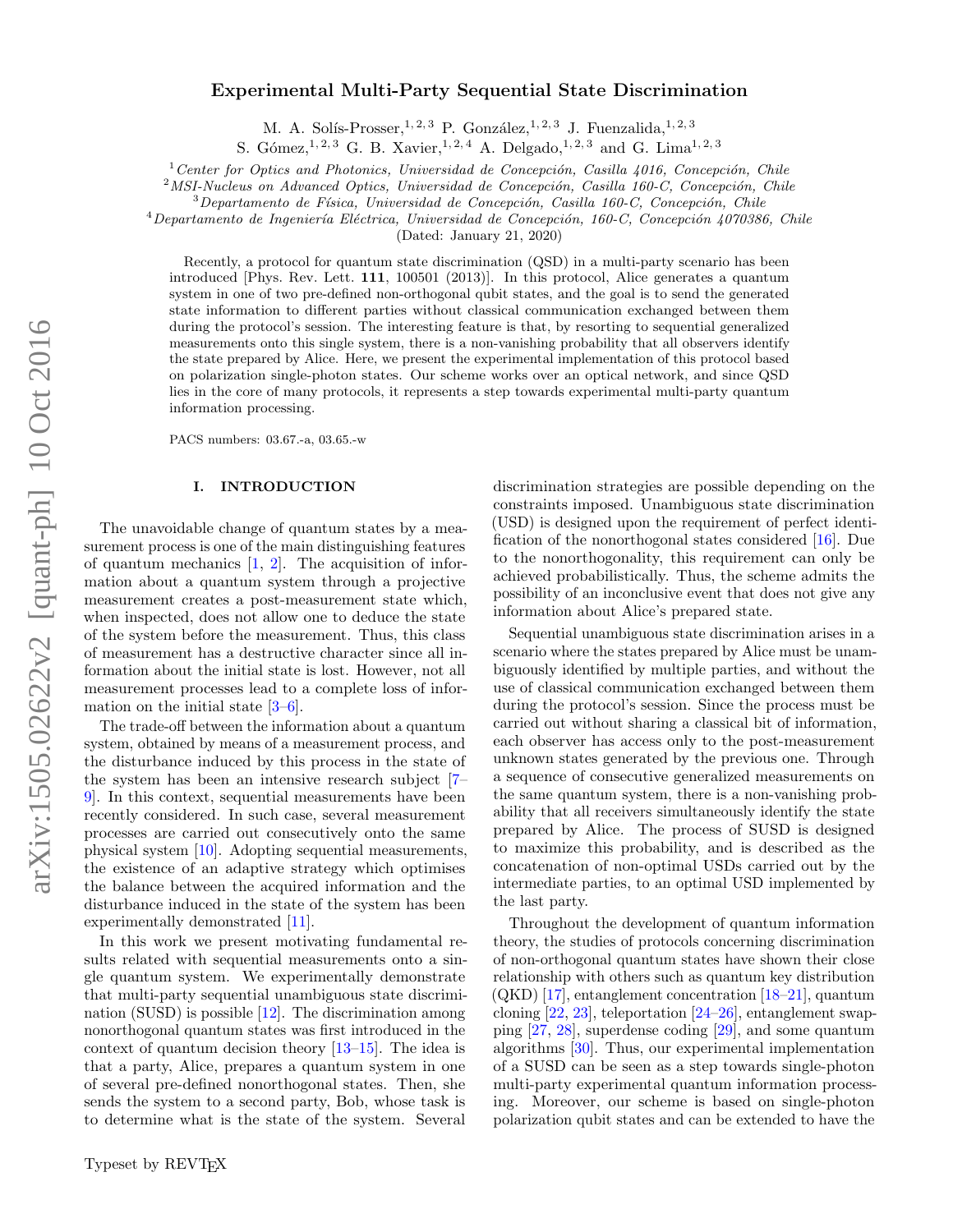

<span id="page-1-2"></span>FIG. 1. (Color online) Experimental setup. Alice encodes the state  $|\psi_+\rangle$  or  $|\psi_-\rangle$ , with a half-wave plate, on a down-converted photon heralded by the other twin comprising the heralded single-photon (H-S-P) source. Bob resorts to a Sagnac-like interferometer to implement the non-optimal USD measurement. Bob's post-measurement state is sent to Charlie, who then carries out an optimal USD procedure with three identical Sagnac-like interferometers. Each output i represents an inconclusive event, while the other two, + and -, are univocally associated to the states  $|\psi_+\rangle$  and  $|\psi_-\rangle$ , respectively. The detectors are placed in a public channel, such that both Bob and Charlie can see which detector clicked in each run of the experiment. Therefore, the result of their individual measurement is obtained without the need of classical communication between the parties. CGF: colored glass filter, IF: interference filter (bandpass), HWP: half-wave plate, PBS: polarizing beam splitter, PC: polarization control module, M: mirror, FC: optical fiber coupler, APD: avalanche photo-detector, SMF: single mode fiber.

parties separated over an optical network [\[31–](#page-5-23)[33\]](#page-5-24).

#### II. THEORY

Now, let us briefly review the SUSD process between three parties (named Alice, Bob and Charlie) [\[12\]](#page-5-8). Alice prepares a quantum system in a state randomly chosen from a set of two equally likely nonorthogonal states defined by  $|\psi_+\rangle = a|h\rangle \pm b|\psi\rangle$ . States  $|h\rangle$  and  $|\psi\rangle$  form a two-dimensional orthonormal basis and coefficients  $\boldsymbol{a}$  and b are real and positive numbers such that  $a^2 + b^2 = 1$ . Without loss of generality, we assume that  $a \geq b$ , so the inner product  $s = \langle \psi_+ | \psi_- \rangle = a^2 - b^2$  is real and nonnegative. Thereby, coefficients a and b can be considered as functions of s, that is  $a^2 = \frac{1+s}{2}$ ,  $b^2 = \frac{1-s}{2}$ . After state preparation Alice sends the quantum system acting as an information carrier to Bob. He now implements a non-optimal USD process. This allows Bob to obtain information about the state prepared by Alice, while leaving enough information in the post-measurement states such that Charlie can also discriminate Alice's states. This happens at the expense of a reduced success probability. The non-optimal USD performed by Bob requires the implementation of a specific generalized quantum measurement. According to the Neumark's theorem, such measurement can be implemented by resorting to an additional ancillary system, an entangling unitary operation between the ancilla and the system, and finally by a projective measurement over the ancilla Hilbert space (please see the [Appendix](#page-4-0) for more details). In terms of a bipartite unitary operation between the system and the ancilla, Bob's discrimination process is described as

<span id="page-1-1"></span>
$$
|\psi_{\pm}\rangle|B\rangle \longrightarrow \sqrt{1-\sqrt{s}}|\pm\rangle|b_0\rangle \mp s^{1/4}|\phi_{\pm}\rangle|b_1\rangle, \quad (1)
$$

where  $|B\rangle$  is an arbitrary state representing the initial state of the ancilla and  $\{|b_0\rangle, |b_1\rangle\}$  is a two-dimensional orthonormal basis of the ancilla. The states  $|\pm\rangle$  and  $|\phi_{\pm}\rangle$  are given by  $|\pm\rangle = \frac{1}{\sqrt{2}}$  $\frac{1}{2}$ [|h\ \times | v\circl{v} and  $|\phi_{\pm}\rangle$  =  $\sqrt{\frac{1}{2}(1-\sqrt{s})}|h\rangle \mp \sqrt{\frac{1}{2}(1+\sqrt{s})}|v\rangle$ , respectively. Thus, Bob implements a process that transforms the set of nonorthogonal states into orthogonal ones, succeeding with probability  $1 - \sqrt{s}$ . Since the states are now orthogonal, Bob can discriminate between them and deduce the state prepared by Alice. Otherwise, there exists a the state prepared by Alice. Otherwise, there exists a probability  $\sqrt{s}$  of obtaining no information. After the implementation of Bob's USD, the particle is sent to Charlie who does not know the result of Bob's discrimination. In consequence, the state of the particle cannot depend on the particular outcomes obtained by Bob and must be always  $|\phi_{\pm}\rangle$  regardless of his recorded results. Charlie discriminates unambiguously between these √ two states whose inner product is now  $-\sqrt{s}$ , and therefore, less separated than the original states  $|\psi_{\pm}\rangle$  because  $|\langle \phi_-|\phi_+\rangle| \geq \langle \psi_-|\psi_+\rangle$ . Analogously, Charlie must set up an operation such that

<span id="page-1-0"></span>
$$
|\phi_{\pm}\rangle|C\rangle \longrightarrow \sqrt{1-\sqrt{s}}|\pm\rangle|c_0\rangle \mp s^{1/4}|h\rangle|c_1\rangle, \qquad (2)
$$

where  $|C\rangle$  is the initial state of the ancilla used by Charlie.  $\{|c_0\rangle, |c_1\rangle\}$  corresponds to its possible final orthogonal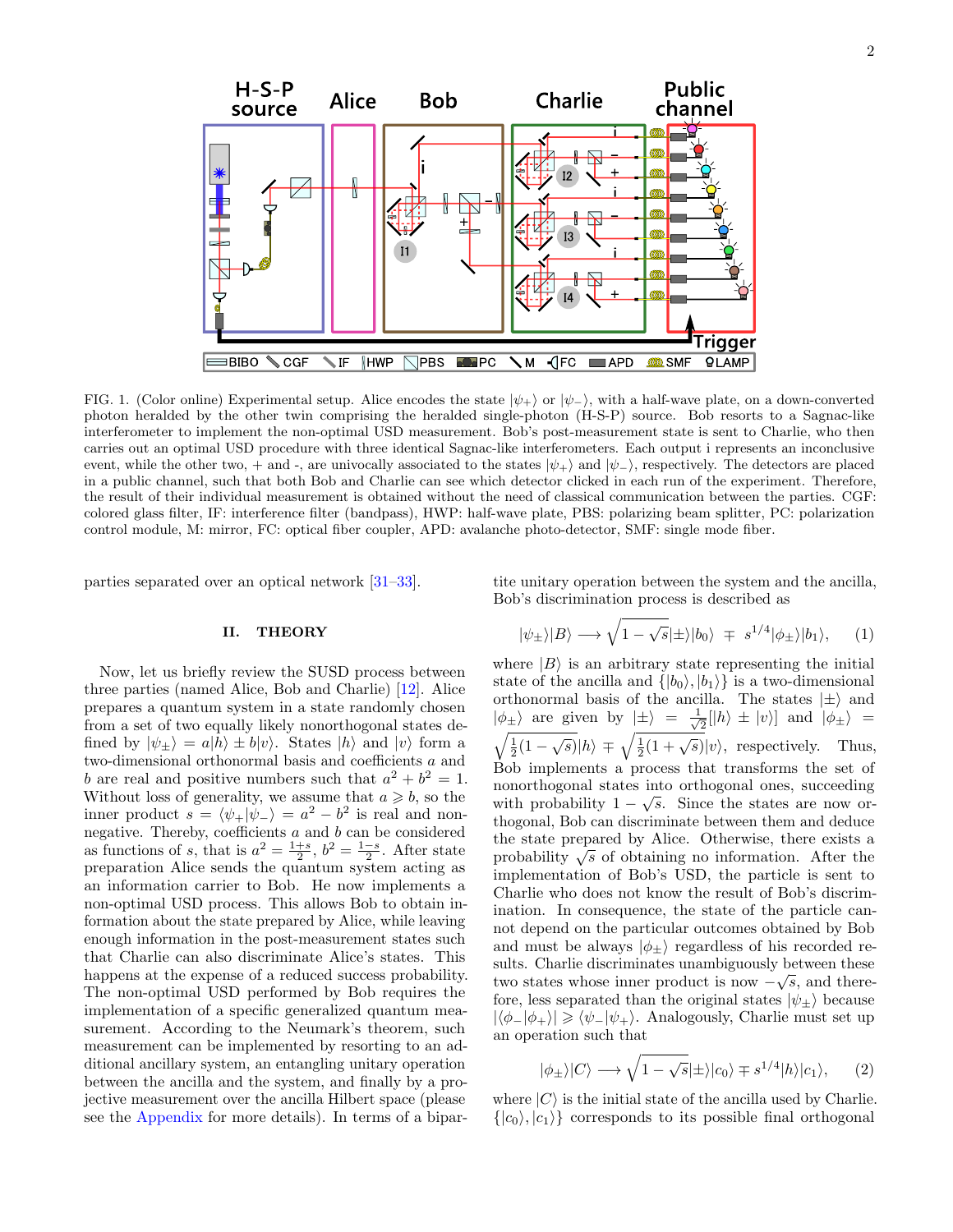

<span id="page-2-1"></span>FIG. 2. (Color online) Probabilities  $P_{\mu k}$  for each detection configuration while sending  $|\psi_{-}\rangle$ . The continuous line represents the theoretically expected values for each probability as a function of the inner product s. The points with error bars represent the recorded probabilities. The green area represents an error model (see text for details).

states that inform Charlie whether the discrimination has been successfully achieved or not. Charlie's USD must be optimal since no additional parties will handle the system and, therefore, the remaining information must be maximally acquired. The state of the system in case of an inconclusive event is the same one despite the state Alice √ sent [\[16\]](#page-5-11). As seen from Eq. [\(2\)](#page-1-0), Charlie has a  $1-\sqrt{s}$ sent [10]. As seen from Eq. (2), Charlie has a  $1 - \sqrt{s}$  probability for succeeding and  $\sqrt{s}$  for failing. Taking into account Eq.  $(1)$ , we have that

$$
P_{\text{succ}} = (1 - \sqrt{s})^2,\t\t(3)
$$

is the probability of both Bob and Charlie having successfully accomplished their quantum state discrimination, which is the main purpose of this protocol. Note that Eq. [\(3\)](#page-2-0) is the upper limit for the joint success probability of the SUSD protocol [\[12\]](#page-5-8).

## III. EXPERIMENT

In our implementation, the states  $|\psi_{+}\rangle$  are encoded in the polarization degree of freedom of a single photon. Figure [1](#page-1-2) illustrates our experimental setup. A 60 mW CW laser at 355 nm is used to generate twin photons through spontaneous parametric down conversion in a non-linear  $BiB_3O_6$  (BiBO) crystal. A colored glass filter and an interference filter (10 nm bandwidth) block the pump field and select degenerated down-converted photons at 710 nm. A heralded single-photon source uses the detection of a down-converted photon to witness the passage of the other twin photon through the experimental

scheme. The latter is sent through a single mode optical fiber (SMF) to eliminate any spatial correlation between the twin photons, and then through a polarizing beam splitter (PBS) for polarization filtering. This source produces a typical coincident count rate of  $\sim$  2600/s with an accidental count rate of ∼ 15/s. The counts are recorded by a Field Programmable Gate Array coincidence counting unit, with the timing delay adjusted between each detector's output and the heralding trigger signal.

<span id="page-2-0"></span>Alice prepares one of the states  $|\psi_{+}\rangle$  with a single half-wave plate (HWP). Bob's non-optimal USD is implemented by means of an intrinsically stable Sagnac interferometer I1 (see Fig. [1\)](#page-1-2). The propagation path of a photon within I1 depends on its polarization state, which allows for conditional polarization transformations implemented with half-wave plates placed inside the interferometer [\[11,](#page-5-7) [34\]](#page-5-25). The fast axes of the plates located at the clockwise transmitted mode (continuous line in I1), and at the counter-clockwise reflected path (dashed line in I1), were oriented at angles  $\frac{1}{2}$  arccos  $\sqrt{\frac{1-\sqrt{s}}{1+s}}$  $\frac{-\sqrt{s}}{1+s}$  and  $\frac{1}{2}$  arccos  $\sqrt{\frac{1}{1+\sqrt{s}}} + \frac{\pi}{2}$ , respectively. The upper and lower output ports of the interferometer I1 are associated to a failure or a success of Bob's discrimination process, respectively. In such configuration, a photon emerging from the upper output port is described by one of the two nonorthogonal states  $|\phi_{\pm}\rangle$ . A photon emerging from the lower output port is described by one of two orthogonal polarization states  $|\pm\rangle$ . These states can be deterministically discriminated by splitting them into two new paths using a PBS and a HWP. Since they are univocally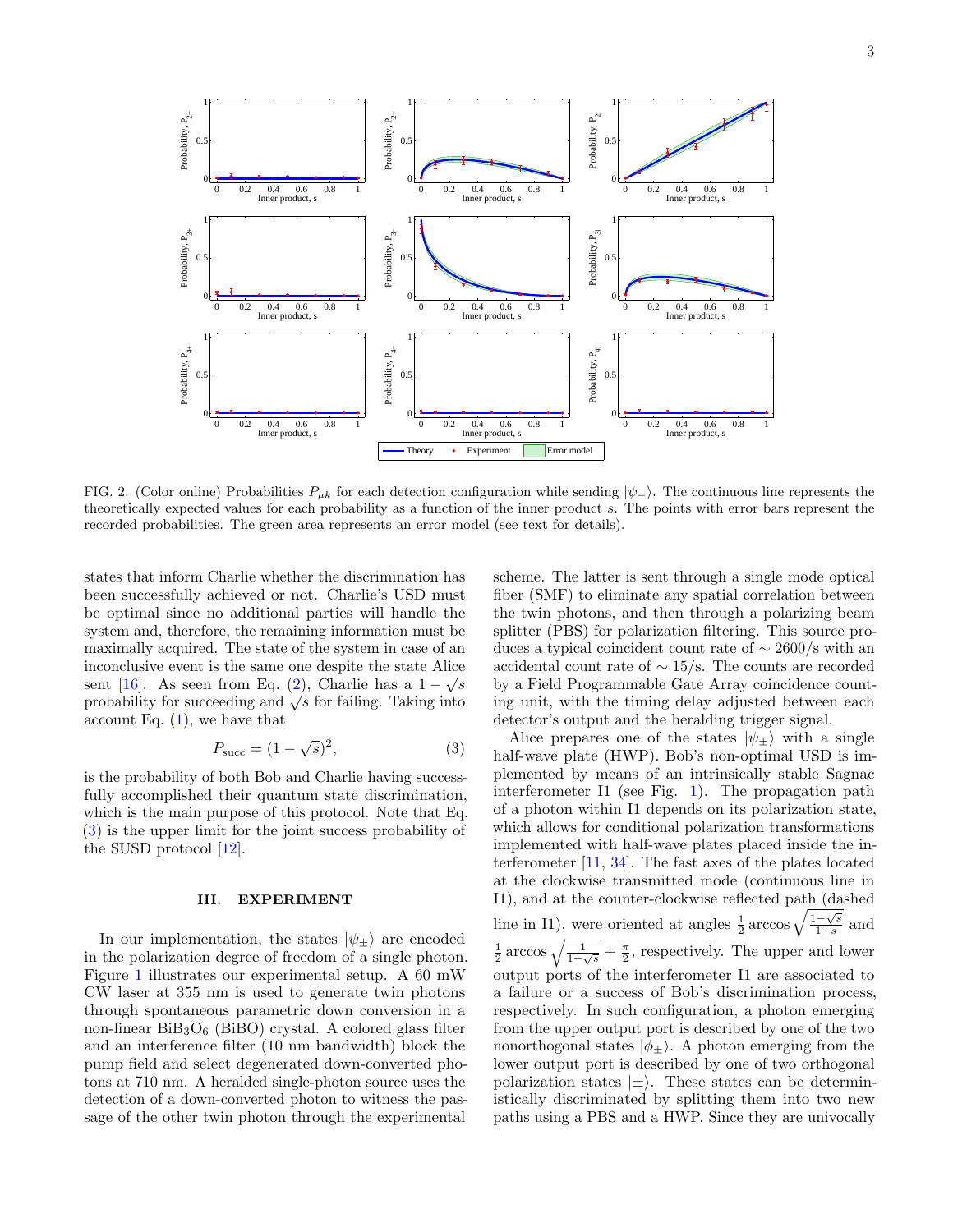related to states  $|\psi_{\pm}\rangle$ , this identifies with certainty the states prepared by Alice. This concludes the generalized measurement of Bob implementing the USD process.

Before the transmission of the photon to Charlie's I3 and I4 interferometers, Bob transforms the postmeasurement state  $|+\rangle$  to  $|\phi_{+}\rangle$ , and  $|-\rangle$  to  $|\phi_{-}\rangle$  using HWPs (see Fig. [1\)](#page-1-2). Thus, the state of the photon sent to Charlie is always one of the polarization states  $|\phi_{+}\rangle$ , independently of the path followed after Bob's discrimination (in this way, there is no bit of classical communication being shared by them). Charlie analyses the polarization state by placing new Sagnac interferometers I2, I3 and I4 at the end of each path leaving Bob's measurement. These three interferometers are similar to Bob's one and their settings are chosen to achieve the optimal USD of  $|\phi_{\pm}\rangle$  in Charlie's measurement process [\[34\]](#page-5-25). For the optimal USD, Charlie needs to place a HWP in each counter-clockwise mode in the interferometers I2, I3, and I4 of Fig. [1.](#page-1-2) They must be adjusted at an angle given by:  $\frac{1}{2}$  arccos  $\sqrt{\frac{1-\sqrt{s}}{1+\sqrt{s}}}$ . Another HWP oriented at 0 degrees was used in the clockwise mode to balance the interferometers. Note that Charlie must adopt three interferometers, as he does not know which path corresponds to a conclusive or inconclusive result of Bob's measurement. Last, it is worth mentioning that such setup configuration can find application to multipartite secure quantum communication since, for each trial, Bob can guarantee that there is no flow of information - regarding his measurement - to Charlie by randomizing at which output path the post-measurement polarization states are sent in. The same is valid for Charlie, who can guarantee the privacy of his measurements by randomizing for each interferometer, the detectors corresponding to the conclusive and inconclusive events.

Finally, the photon is measured with silicon avalanche photo-detectors (APDs) operating in continuous mode, with a detection efficiency of  $\sim 60\%$  coupled with singlemode fibers (SMFs). For each detection event, the clicking detector is publicly announced. From the detection events, one can estimate when Bob, Charlie or both succeed discriminating the state generated by Alice. For instance, consider that the last detector was the one that clicked. Based on this publicly announced information, both Bob and Charlie get informed that the state prepared by Alice was  $|\psi_{+}\rangle$ , without the need of using any classical communication exchanged between the three parties. Last, please note that in our implementation Bob and Charlie don't need to share one bit of classical information to define how Bob's measurement outcomes map to the outcomes of Charlie's measurement (or, alternatively, to the detectors at the public channel). There is a simple strategy that Bob can adopt to figure out the mapping. That is, Bob can simply block two of his outputs and note from the detection events publicly announced, which detectors are associated with the unblocked path. The same strategy is also valid for Charlie and the public detectors.

To experimentally validate our scheme, the SUSD pro-



<span id="page-3-0"></span>FIG. 3. (Color online). Joint success probability of Bob and Charlie succeeding at their discrimination attempts as a function of s. The continuous line represents the theoretical prediction of Eq. [\(3\)](#page-2-0). The points with error bars represent the recorded probabilities averaged over  $|\psi_+\rangle$  and  $|\psi_-\rangle$ . The green area represents an error model to show how experimental imperfections can affect  $P_{succ}$  in our scheme.

tocol was implemented considering seven different values for the inner product  $(s)$  of the non-orthogonal states generated by Alice. The results when Alice sends  $|\psi_-\rangle$ are shown in Fig. [2,](#page-2-1) as an illustrative example of the results recorded. Each plot shows the detection probability  $P_{uk}$ , with  $\mu = 2, 3, 4$  and  $k = +, -, i$ , at the output of the  $\mu$ th interferometer (see Fig. [1\)](#page-1-2). These probabilities  $P_{\mu k}$  are the observed average values after 45 experimental runs, each consisting of 15 s integration time, for each value of s. The error bars display the standard deviation of each probability considering all experimental runs. The continuous line represents the theoretically predicted values for each probability as a function of the inner product s. A good agreement between the theory and experimental results can be observed. To understand how experimental imperfections can affect our proposed scheme, we resorted to an error model based on Monte Carlo simulations, which is represented by a green area. To account for errors in Alice's state preparation procedure we used a measured maximum mismatch of  $\pm 1^{\circ}$  on the half-wave plates. Furthermore we also considered in the model the use of non-ideal PBSs, where up to 3% of horizontally (vertically) polarized light could be lost while being transmitted (reflected) through the PBS, and a mismatch between the output modes of the Sagnac-like interferometers of up to 3%. Fig. [3](#page-3-0) shows the recorded joint success probability (averaged over  $|\psi_+\rangle$  and  $|\psi_-\rangle$ ) for each value of s. Again, there is a good agreement between theory  $[Eq. (3)]$  $[Eq. (3)]$  $[Eq. (3)]$  and the experimental results observed.

#### IV. CONCLUSIONS

Here we reported on the implementation of the recently proposed protocol of sequential unambiguous state dis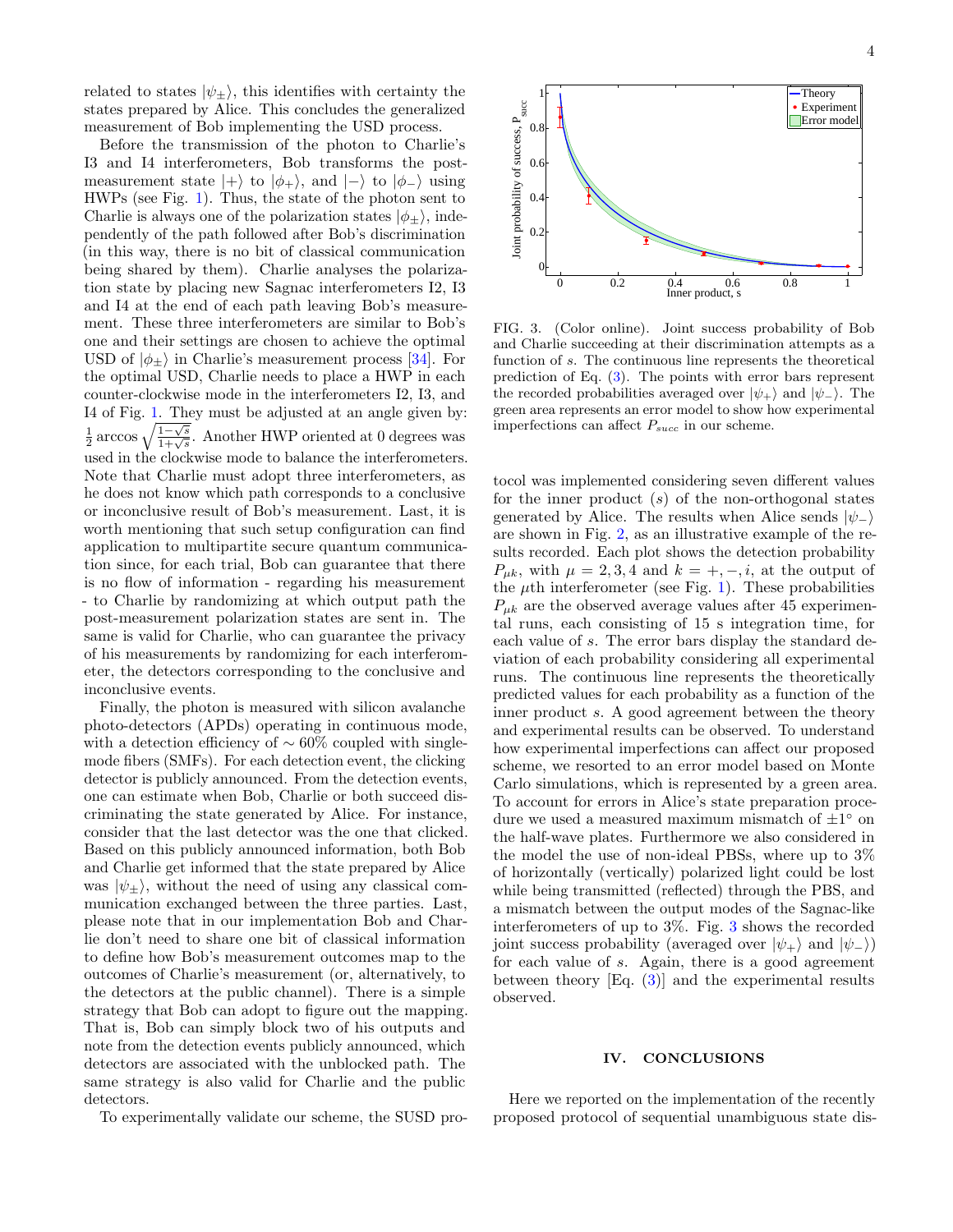crimination aimed at quantum information processing in a multi-party scenario  $[12]$ . In our scheme, a single photon is used to distribute the information of a qubit polarization state between three parties: Alice, Bob and Charlie, all connected through a linear optical network. The scheme relies on the generation of non-orthogonal polarization states by Alice, with Bob and Charlie applying sequential measurements onto the single photon for the unambiguous state discrimination. Our experimental demonstration employs commercially available optical components, opening up a path towards practical applications. Finally, the technology to compensate polarization drifts in long-optical fibers is available [\[31](#page-5-23)[–33\]](#page-5-24), which opens up the possibility to spatially separate the parties with long-distance optical fiber links.

### ACKNOWLEDGMENTS

The authors thank Fabio Sciarrino for useful discussions. This work was supported by the Chilean Grants FONDECYT 1160400, FONDECYT 1140635, Ministerio de Economía, Fomento y Turismo (ICM RC130001), and PIA-CONICYT PFB0824. M.A.S.P. and P.G. acknowledge CONICYT for financial support.

## <span id="page-4-0"></span>Appendix: Remarks on the implementation of unambiguous state discrimination

The unambiguous state discrimination (USD) protocol requires the implementation of a generalized quantum measurement over a given physical system and, in accordance with the Neumark's theorem, its implementation consists of three basic steps: (i) the addition of an ancillary system, (ii) a collective or joint unitary transformation between the system and the ancilla, and (iii) a projective measurement over the ancilla Hilbert space.

To see this, please let us consider that the nonorthogonal states to be discriminated  $|\psi_{+}\rangle_{s} = a|0\rangle_{s} \pm b|1\rangle_{s}$  are encoded in a system s. With the purpose of performing the USD of such states, we must then consider that an extra ancillary system b, initially prepared in an arbitrary state  $|B\rangle_b$ , is added to this system. Last, let us assume that the following unitary transformation  $U_{sb}$  acting onto system  $s + b$  is implemented:

$$
U_{sb}|\psi_{\pm}\rangle_{s}|B\rangle_{b} = \sqrt{p}|\pm\rangle_{s}|b_{0}\rangle_{b} + \sqrt{1-p}|\phi_{\pm}\rangle_{s}|b_{1}\rangle_{b}.
$$
 (A.1)

Then, one can see that this transformation always creates a set of three mutually orthogonal states: the two states  $|\pm\rangle_s|b_0\rangle_b = (1/\sqrt{2})(|0\rangle_s \pm |1\rangle_s)|b_0\rangle_b$  and one of the states  $|\phi_{\pm}\rangle_s|b_1\rangle_b$ . The states  $|+\rangle_s|b_0\rangle_b$  and  $|-\rangle_s|b_0\rangle_b$ are associated with the successful identification of the nonorthogonal states  $|\psi_{+}\rangle_s$  and  $|\psi_{-}\rangle_s$ , respectively. The states  $|\phi_{\pm}\rangle_s|b_1\rangle_b$  are associated with a failure in the identification process. Since the states  $|+\rangle_s|b_0\rangle_b, |-\rangle_s|b_0\rangle_b$ 

and  $|\phi_{\pm}\rangle_s|b_1\rangle_b$  are mutually orthogonal, they can be perfectly distinguished. Thus, conclusively identifying the two nonorthogonal states.

The three elements of the generalized measurement representing the USD process are, therefore,  $\Pi_m = A_m^{\dagger} A_m$ , where  $A_m$  are the Kraus operators describing the physical processes performed on the initial state of system s. These operators are given by

$$
s \langle k | A_m | j \rangle_s = s \langle k | b \langle b_m | U_{sb} | j \rangle_s | B \rangle_b, \tag{A.2}
$$

where  $\{|j\rangle_s\}$  is the computational basis for system s and  $\{|b_m\rangle_b\}$  is the basis on which the ancillary system b is measured.

Typical optical implementations of unambiguous state discrimination (or alternatively, optical implementations of generalized quantum measurements), such as the ones adopted by Bob and Charlie in our work, can be fully accomplished by resorting to different degrees of freedom of a single photon [\[34](#page-5-25)[–36\]](#page-5-26). To understand it, please consider that the states  $|0\rangle_s$  and  $|1\rangle_s$  are now the horizontal and vertical polarization states  $|h\rangle_s$  and  $|v\rangle_s$  of a single photon, respectively. Correspondingly, the diagonal polarization states are defined by  $|\pm\rangle_s = (1/\sqrt{2})(|h\rangle_s \pm |v\rangle_s).$ 

Without loss of generality, let us now focus on Bob's measurement. Note, however, that the same reasoning is valid for Charlie's measurement. Immediately after the unitary transformation  $U_{sb}$  implemented by Bob's interferometer, the state of a single photon is given by

$$
U_{sb}(a|h\rangle_s \pm b|v\rangle_s)|B\rangle_b = \sqrt{p}|\pm\rangle_s |b_0\rangle_b + \sqrt{1-p}|\phi_{\pm}\rangle_s |b_1\rangle_b,
$$
\n(A.3)

where, here, the state  $|B\rangle_b$  represents the propagation path of photons at the input port of Bob's interferometer. The state  $|b_0\rangle_b$  represents the photons emerging from the lower output port of Bob's interferometer (See IC1 in Fig. 1), while state  $|b_1\rangle_b$  describes photons emerging from the upper output port of Bob's interferometer. Thereby, the ancillary degree of freedom employed in our experiment corresponds to the propagation path of the photons. The identification of the states  $|\psi_{\pm}\rangle_s$  is then obtained by mapping the polarization states  $|\pm\rangle$ , of the photons (at the lower output port) to distinct propagation path modes. This is achieved with the help of a half-wave plate and a polarizing beam splitter. The combined action of a half-wave plate and a polarizing beam splitter transforms the states  $|\pm\rangle_s|b_0\rangle_b$  onto states  $|h\rangle_s|b_2\rangle_b$  and  $|v\rangle_s|b_3\rangle_b$ , respectively. These can be perfectly discriminated by placing photo-detectors on paths  $|b_2\rangle_b$  and  $|b_3\rangle_b$ .

Summarizing: the action of Bob's interferometer, followed by a half-wave plate and a polarizing beam splitter at lower output port, is to transform the states  $|\psi_{+}\rangle_{s} = a|h\rangle_{s} \pm b|v\rangle_{s}$  into three mutually orthogonal states:  $|\phi_{\pm}\rangle_s|b_1\rangle_b$ ,  $|h\rangle_s|b_2\rangle_b$  and  $|v\rangle_s|b_3\rangle_b$ . In turn, this allows for the successful identification of states  $|\psi_{\pm}\rangle_s$  by means of placing photo-detectors at paths  $|b_1\rangle_b$ ,  $|b_2\rangle_b$  and  $|b_3\rangle_b$ . Therefore, implementing the desired USD operation.